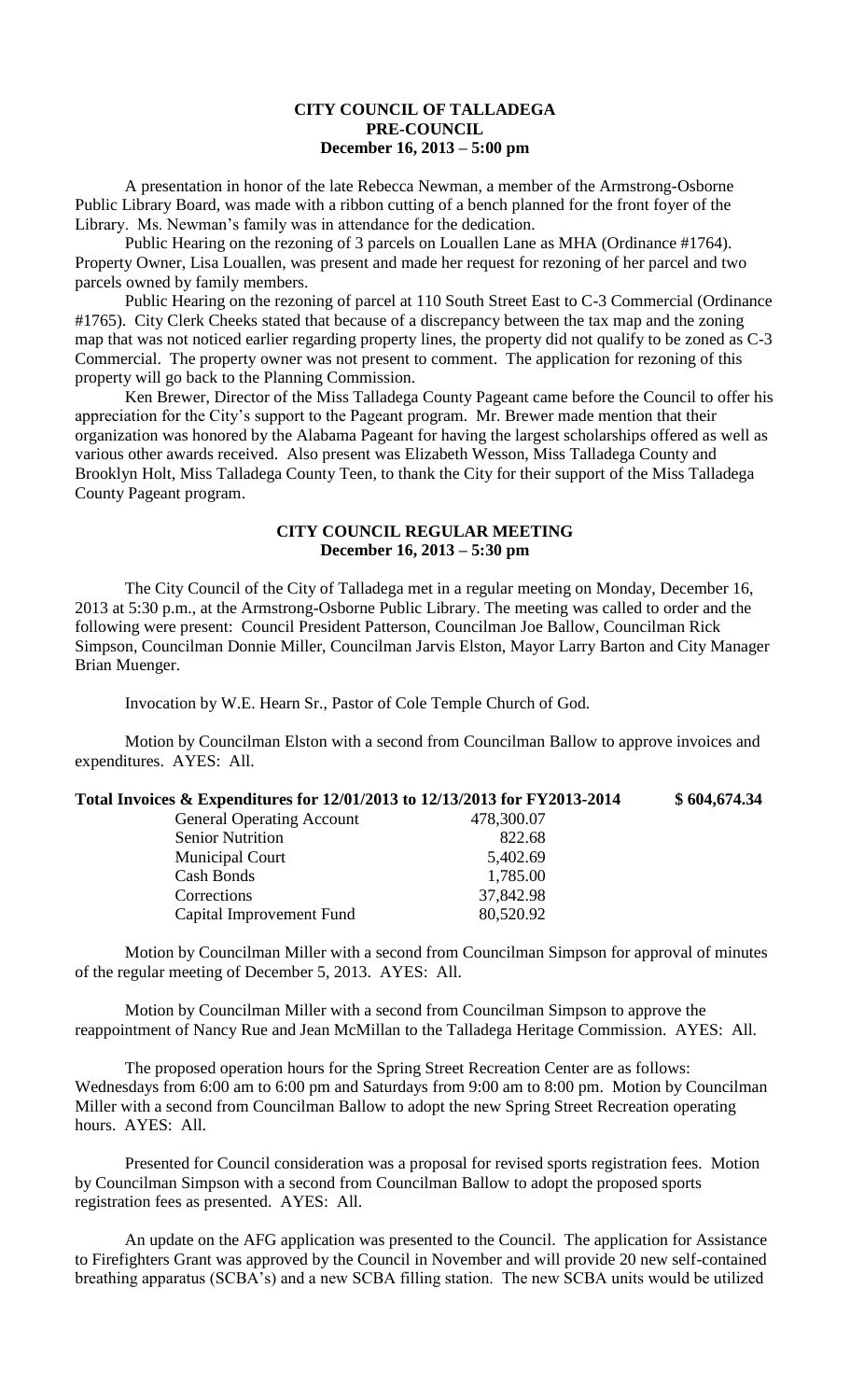to replace outdated units and if funded would prevent the City from incurring the cost for their replacement. The project budget totals \$149,000.00 and if awarded the City would provide matching funds in the amount of \$7,450.00.

Presented to the Council was the notification of the City's certification as a drug-free workplace by the Alabama Department of Labor. Although the City had previously implemented a drug free workplace policy and testing program in 2005, as well as established an employee assistance program, it was necessary for additional training to occur in order to receive this designation. This designation gives the city a 5% workers' compensation discount and will amount to an annual savings of \$12,350.00 based on the current rate.

Discussed during the Council meeting of December  $5<sup>th</sup>$  were the various options relating to additional compensation to express appreciation to the employees for their contributions. City Manager Muenger proposed that the Council rescind Resolution #2890 and have the City pay the entire 5% insurance premium increase for 2014 instead of having the employee pay 2.5% of the increase (proposed Resolution #3040.

**Ordinance #1763** designating Scenic Drive, Lookout Lane, and Adams Ridge Lane of Belleview Subdivision as public roadways maintained by the City.

Motion by Councilman Ballow with a second by Councilman Patterson for immediate consideration of Ordinance #1763. Roll Call. AYES: Council President Patterson and Councilman Ballow. ABSTAIN: Councilman Elston, Councilman Miller, and Councilman Simpson.

Motion by Councilman Simpson with a second by Councilman Ballow for reading of the heading only for Ordinance #1763. Roll Call. AYES: Council President Patterson, Councilman Ballow, and Councilman Simpson. ABSTAIN: Councilman Miller and Councilman Elston.

AN ORDINANCE TO DESIGNATE THREE ROADWAYS IN THE BELLEVIEW SUBDIVISION (SCENIC DRIVE, ADAMS RIDGE LANE, AND LOOKOUT LANE) AS PUBLIC ROADWAYS TO BE MAINTAINED BY THE CITY OF TALLADEGA.

Motion by Councilman Simpson with a second by Councilman Ballow for the adoption of Ordinance #1763. AYES: Council President Patterson and Councilman Ballow. ABSTAIN: Councilman Simpson, Councilman Miller, and Councilman Elston. *Did not pass due to three (3) Abstains.*

**Ordinance #1764** approving the rezoning of three parcels on Louallen Lane as MHA.

Motion by Councilman Miller with a second from Councilman Elston for immediate consideration of Ordinance #1764. Roll Call. AYES: All.

Motion by Councilman Miller with a second from Councilman Ballow for reading of the heading only of Ordinance #1764. Roll Call. AYES: All.

AN ORDINANCE AMENDING ORDINANCE NUMBER 1120, AS AMENDED BY ORDINANCES HERETOFORE ADOPTED, SAID ORDINANCE, AND THE AMENDMENTS RELATED THERETO, BEING ENTTITLED "TALLADEGA, ALABAMA, ZONING ORDINANCE", AS FOLLOWS, AND IN NO OTHER PARTICULARS.

Motion by Councilman Miller with a second from Councilman Elston for adoption of Ordinance #1764. Roll Call. AYES: All.

**Ordinance #1765** approving the rezoning of 110 South Street East as C-3 General Commercial. *Due to discrepancies in the zoning and tax maps, the property at this time, could not be rezoned. Application is to be returned to the Planning Commission.*

**Resolution #3037** granting a tax abatement to Weaver & Sons Inc. at 1200 Ward Avenue for a period of ten (10) years.

Motion by Councilman Miller with a second from Councilman Ballow to approve Resolution #3037. Roll Call. AYES: Council President Patterson, Councilman Ballow, Councilman Miller, and Councilman Elston. ABSTAIN: Councilman Simpson.